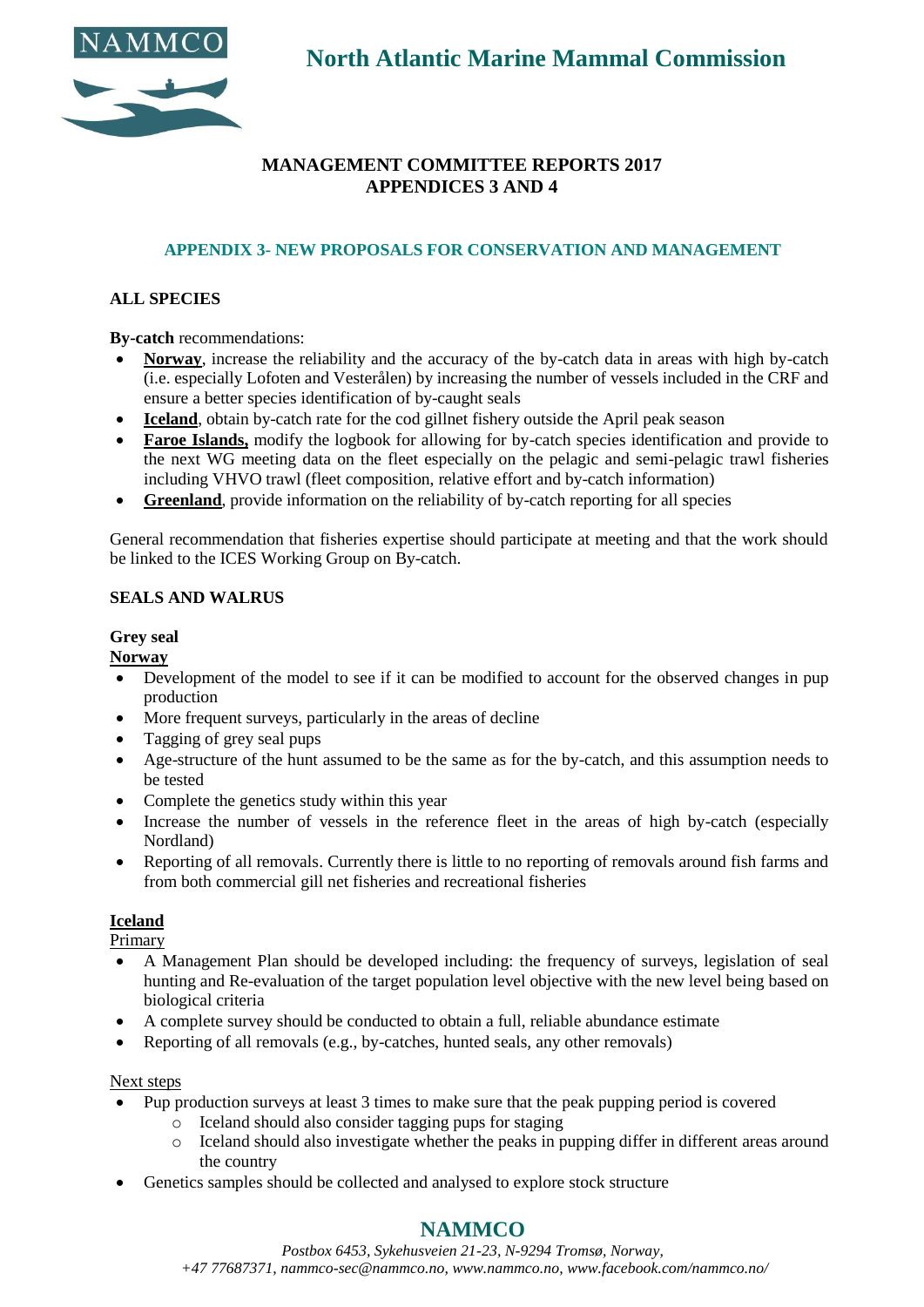

# **North Atlantic Marine Mammal Commission**

The need for a reporting system for direct catches was underlined to be able to model the status of the population.

#### **Faroe Islands**

- Develop a monitoring plan that includes regular assessments
- Based on exiting data analyse population viability (population size necessary to sustain the levels of removals)
- Analyse existing UK telemetry data for possible migration between the UK and the Faroes
- New research to be undertaken

#### First Priorities

- o Obtain minimum population estimates via haulout counts
- o Obtain reliable and complete reporting of all removals (e.g., all companies operating fish farms need to report)

#### Secondary Priorities

- o Telemetry tagging studies to develop correction factors for the haulout counts and also obtain information on movements and distribution
- o Samples should be collected from animals shot at farms (e.g., jaws to obtain information on age, sex, genetics etc.)
- o A study using cameras to observe animals going in and out of caves
- o Photo-ID study for a mark-recapture based population size

#### **Harbour Seals**

#### **Norway**

- Increase the number of vessels in the reference fleet in the areas of high by-catch (especially Nordland that has a long coastline)
- Increase survey effort. Important areas could be identified to be surveyed in between other full-coast surveys
- Management by county should be re-examined, as these management units do not always follow the population structure of harbour seals, especially Nordland county
- Reporting of all removals, including removals around fish farms, or of by-catches in commercial gill net fisheries and recreational fisheries
- Collect data from by-catches (age, sex, etc.)

#### **Iceland**

- An assessment survey of the entire population should be conducted as soon as possible
- Surveys should then be conducted every 2 years while the population is lower than the target level
- All removals should be reported (e.g., hunting, by-catch, etc.)
- A Management Plan should be developed including outlining the frequency of surveys and legislation of seal hunting
- The target population level objective should be re-evaluated and be based on biological criteria.
- Reproductive rates should be collected
- The effects of disturbance from tourism should continue to be investigated
- Develop mitigation measures
- The method of catching pups in nets should be investigated. In NAMMCO, killing methods should be immediate. This issue should be referred to the NAMMCO Hunting Committee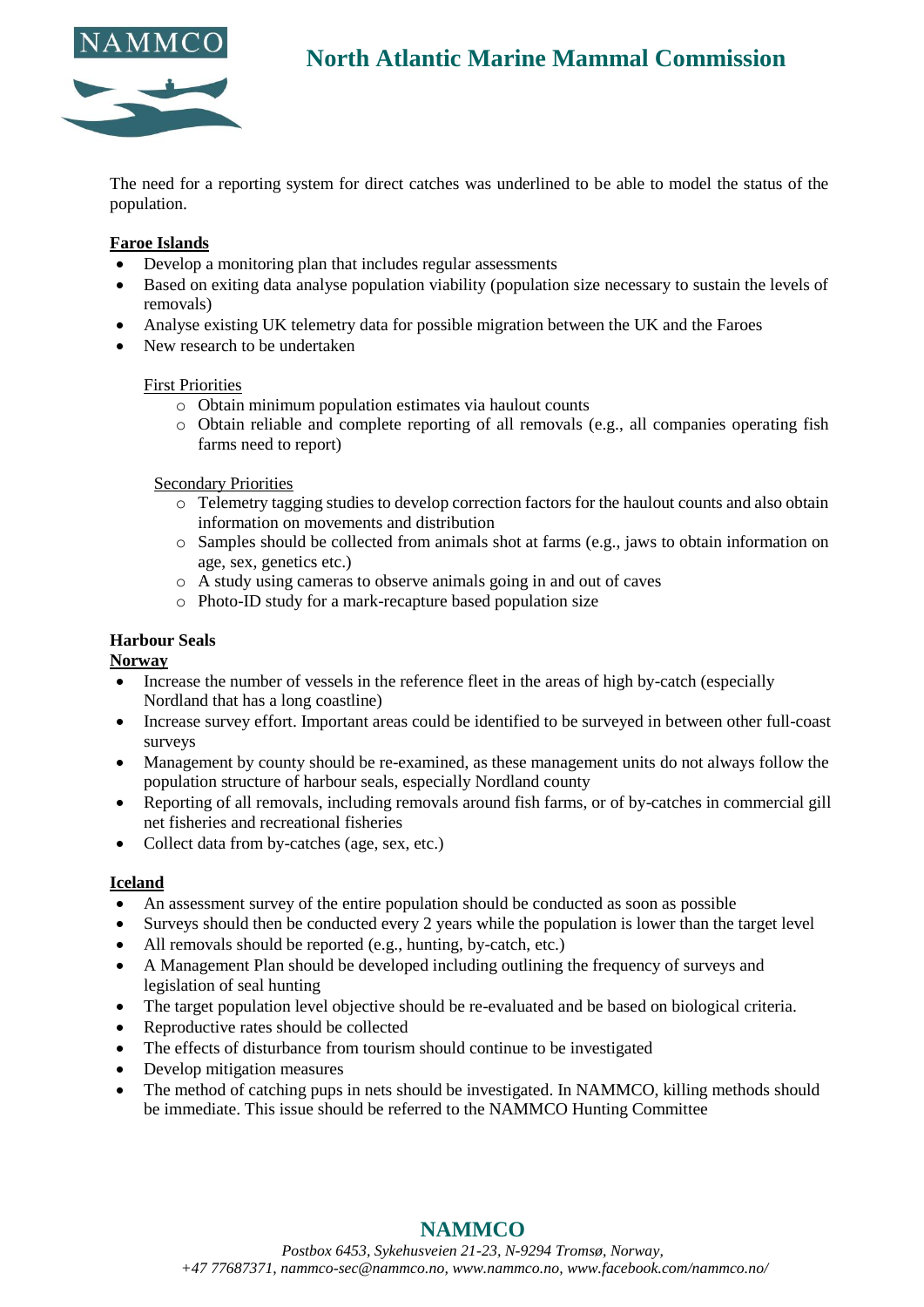



#### **Norway**

Recommendations for the Norwegian Harbour and Grey Seal Management Plans

- The target population levels for both species should be evaluated as the levels are not based on any biological assessment
- To recommend that the quota is set to 0 when the population is at 70% of the target level instead of 50%
- Management plans should include all sources of mortality, not just the hunt
- A mechanism for consulting IMR on for example seal distribution when fish farms are being built should be required when management plans are revised

### **Walrus**

#### **Greenland**

The SC had reviewed past recommendations from the 2013 Walrus Working Group, and recommended prioritized these for a future assessment:

- 1) New abundance estimates
- 2) Age-structure of catches
- 3) Catch statistics from Canada (*available*)
- 4) Struck and lost rates. This is lowest priority for the assessment, however not having newer, reliable struck and lost rates will affect the quotas given (e.g., if the struck and lost rates that are being used are high, then the quotas will be lower). If better struck and lost rates are obtained, quotas may increase

#### **CETACEANS**

#### **Fin whale**

All the parties involved in fin whale estimation (NASS, Americans, Canadians, etc.) should cooperate to be able to work towards combining the estimates from different areas and different years. This would likely increase the current total abundance for the North Atlantic of 53,000 fin whales (IUCN 2013).

#### Quota advice

a catch limit of 161 fin whales in the WI area and 48 in EI/F area (based on application of the RMP to the EG+WI+EI/F region) is safe and precautionary, and that this advice should be considered valid for a maximum of 8 years (2018 to 2025).

Research to inform a future assessment:

- Information on stock identity: Incorporating samples from a wider geographical area into an existing study on close-kin relationship of whales caught off Iceland and Greenland, e.g. using biopsies
- Gathering information on the annual cycle of fin whales including overall movements and indications of possible breeding areas (e.g. applying satellite telemetry)
- Continued collection of biological samples for age, reproduction, etc. from whales caught off Iceland

#### **Minke whale**

#### **Iceland**

#### Quota advice

Annual catch of about 360 minke whales is a lower bound for the sustainable catch for the Central North Atlantic medium area, and the advice of the WG of catch levels of 217 common minke whales from the CIC sub-area.

#### *New recommendations for research to inform management*

• Update after RMP Implementation Review, use this to provide long-term advice